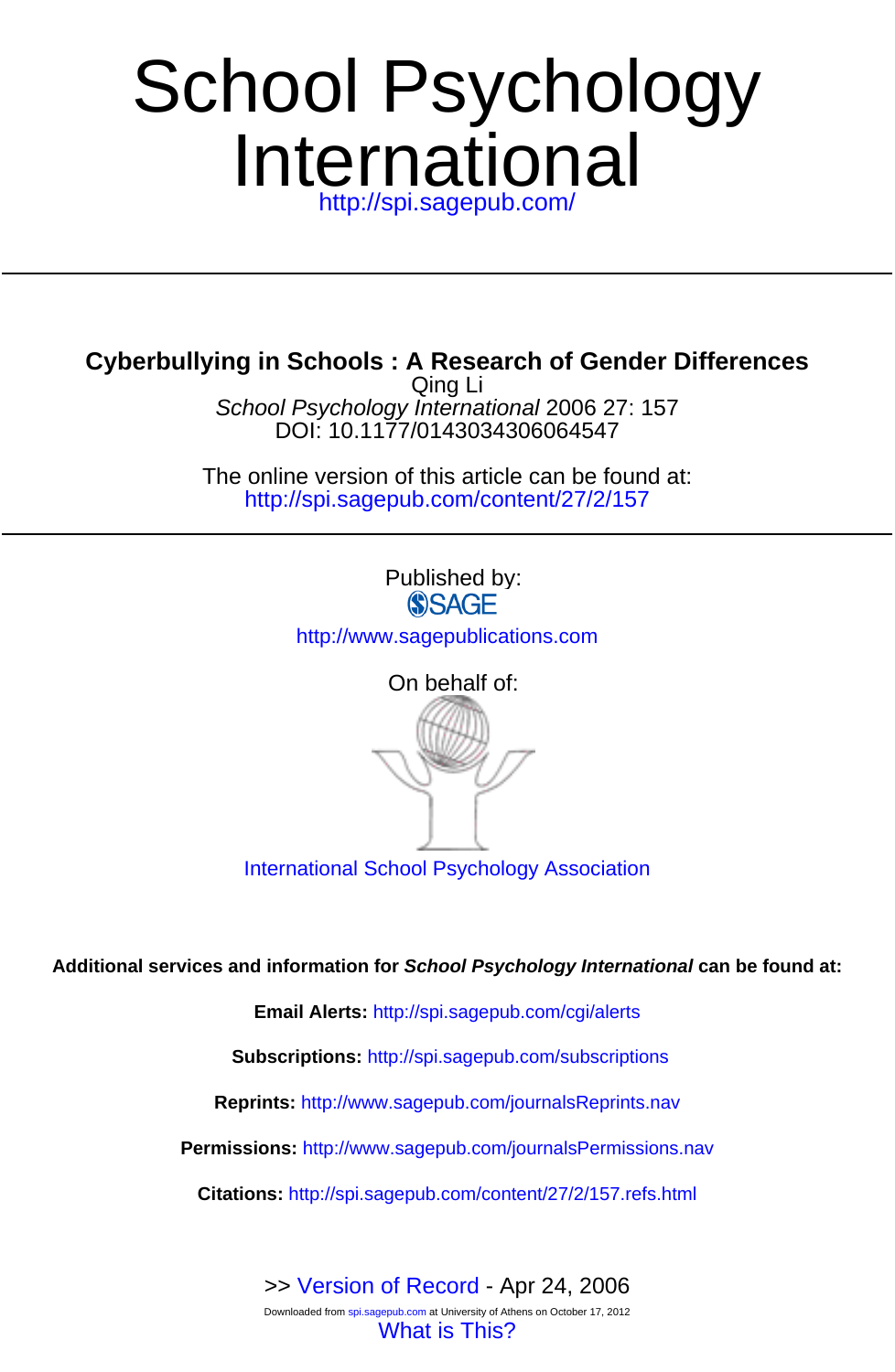## Cyberbullying in Schools

## *A Research of Gender Differences*

## QING LI

## *Faculty of Education, University of Calgary, Calgary, AB, Canada*

ABSTRACT This study investigates the nature and the extent of adolescences' experience of cyberbullying. A survey study of 264 students from three junior high schools was conducted. In this article, 'cyberbullying' refers to bullying via electronic communication tools. The results show that close to half of the students were bully victims and about one in four had been cyber-bullied. Over half of the students reported that they knew someone being cyberbullied. Almost half of the cyberbullies used electronic means to harass others more than three times. The majority of the cyber-bully victims and bystanders did not report the incidents to adults. When gender was considered, significant differences were identified in terms of bullying and cyberbullying. Males were more likely to be bullies and cyberbullies than their female counterparts. In addition, female cyberbully victims were more likely to inform adults than their male counterparts.

KEY WORDS: adolescents; cyberbullying; victimization

#### **Introduction**

School violence is a serious social problem (Charach et al., 1995; Clarke and Kiselica, 1997; Hoover and Juul, 1993; Hoover and Olsen, 2001) and is particularly persistent and acute during the junior high/middle school period (National Center for Educational Statistics, 1995). Much of school violence involves students bullying their peers (Boulton, 1999). According to Hoover and Olsen, 'Only a slim majority of 4th through 12th graders … (55.2 percent) reported neither having been picked on nor picking on others' (2001; p. 11). Bullying is related to

Please address correspondence to: Dr Qing Li, Faculty of Education, University of Calgary, Calgary, AB, Canada. Email: qinli@ucalgary.ca

*School Psychology International Copyright* © 2006 SAGE Publications (London, Thousand Oaks, CA and New Delhi), Vol. 27(2): 157–170. DOI: 10.1177/0143034306064547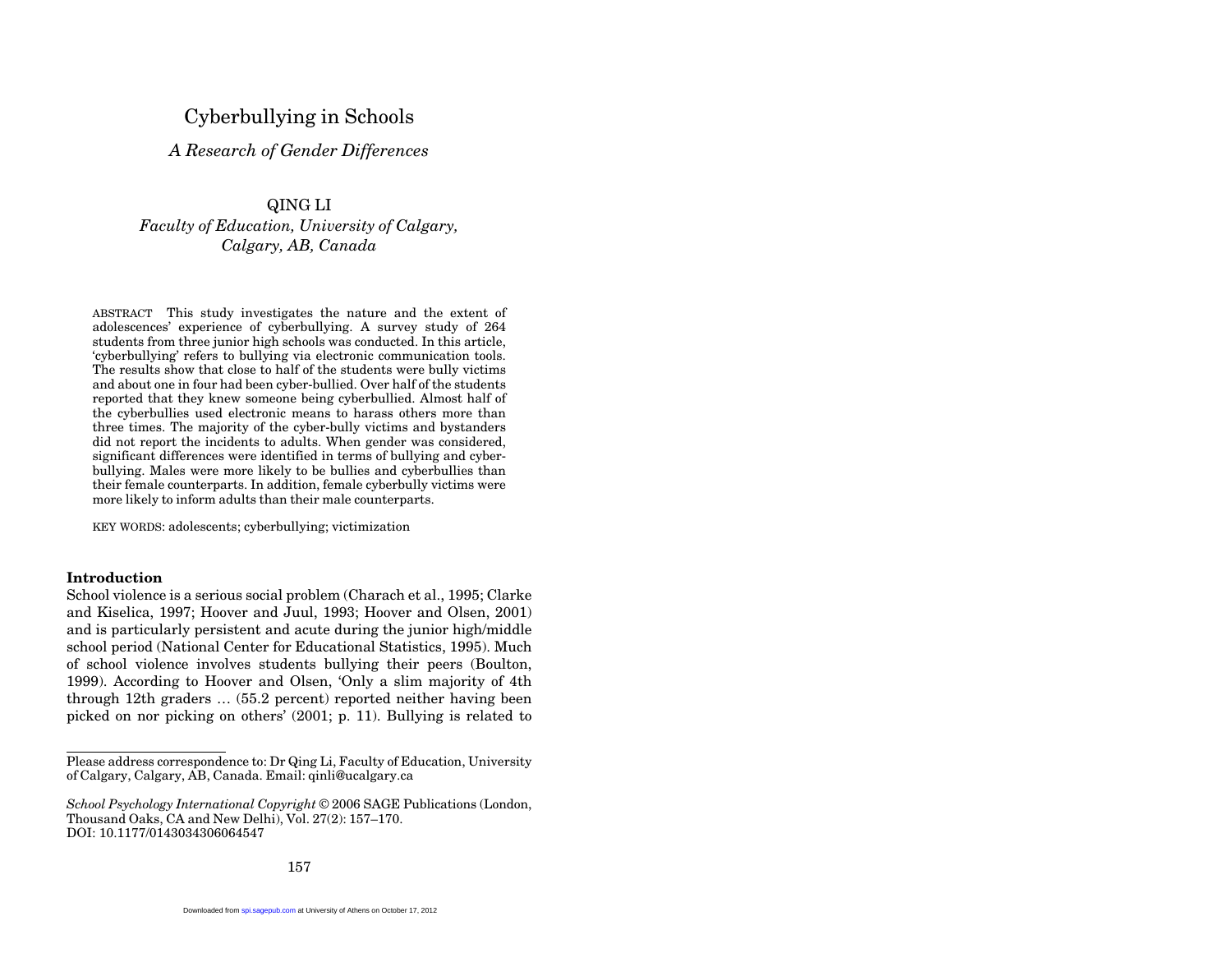more serious forms of aggression and it is reported that in many schoolshooting cases, bullying played a major role (Dedman, 2001).

Although many teachers and administrators now recognize the problem of school bullying, few are aware that students are being harassed through electronic communication (Beran and Li, 2005). Parallel to the fast development of technology and drastic increasing adoption of such technology including the Internet and cell phones in society, many schools are enthusiastically embracing new technology. It has been found that the increasing access to new technology has the potential to increase students' social interaction and enhance collaborative learning experiences (Beran and Li, 2004). Substantial research studies have shown that computers in classrooms can have positive effects on learning of all subjects. The introduction of electronic communication into classrooms, however, also brings problems that deserve our serious consideration. One such issue of concern is that cyberbullying has become a growing problem in schools, i.e. the use of electronic communication devices to bully others. The growing number and the level of severity of cyberbulling call for our educators, researchers, administrators and authorities to take action.

But before we can tackle this problem, a better understanding of the issue is necessary. Because cyberbullying is a new territory, we know little about it. This study investigates the nature and the extent of adolescences' experience of cyberbullying, focusing on the effect of gender. A survey study of 264 junior high students in an urban city was conducted. In this article, 'bullying' refers to bullying in the traditional sense, and 'cyberbullying' refers to bullying via electronic communication tools.

#### **Related literature**

Cyberbullying is a new phenomenon resulting from the advance of new communication technologies including the Internet, cell phones and Personal Digital Assistants. Cyberbullying can be briefly defined as 'sending or posting harmful or cruel text or images using the Internet or other digital communication devices' (Willard, 2004; p. 1). According to Willard (2004), it can occur in various format including flaming, harassment, cyberstalking, denigration (put-downs), masquerade, outing and trickery and exclusion. Cyberbullying can involve stalking and death threats and can be very serious. Unlike face-to-face bullying, people often feel that cyberspace is impersonal and they can therefore say whatever they want. Further, it is reported that females prefer this type of bullying (Nelson, 2003).

Many news stories have reported cyberbullying incidents all over the world. For example, in Australia, a nine-year-old grade 4 female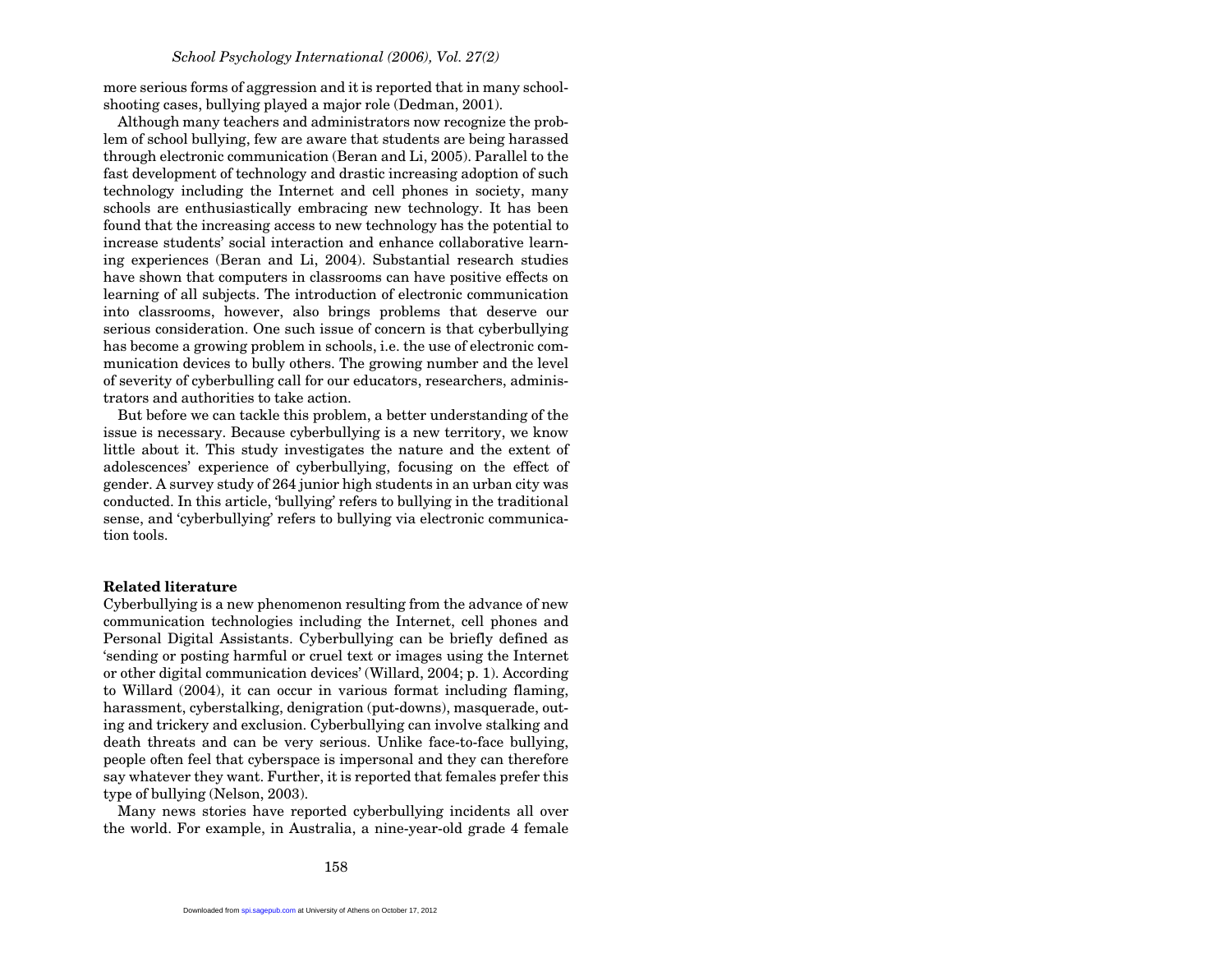#### *Li: Cyberbullying in Schools*

student received very pornographic emails. Her parents assumed the sender of the emails was an adult. When the source was traced by local police, it was found that the sender was actually her classmate (Thorp, 2004). A 15-year-old boy in Quebec, Canada became an unwilling

celebrity when a film he made of himself emulating a Star War's fight scene was posted on the Internet by some classmates. Millions downloaded the two-minute clip … He was so humiliated he sought counseling [and dropped out of school], and his family has launched a lawsuit against his tormentors. (Snider and Borel, 2004; p. 76)

In Japan, cell phone pictures of an overweight-boy, which were taken on the sly in the locker room, were distributed to many of his peers (Paulson, 2003). Another incident happened in Calabasas High School in California. 'It was a website – schoolscandals.com – on which vicious gossip and racist and threatening remarks grew so rampant that most of the school was affected' (Paulson, 2003; p. 3).

Combating cyberbullying is more difficult for schools than people initially expected. Many bullies are anonymous. Further, under the free-speech rights, it is difficult to take down a website. In the case of the Calabasas High School, the principal did get involved after comments [on the website] caused many of his students to be depressed, angry or simply unable to focus on school.

It might have been happening off campus … but the effects carry on into the school day … [However], the site has more than 30,000 members and any student can post a message … [further], getting the site stopped wasn't easy. Talking to law-enforcement officials led nowhere; there are few rules governing what can get posted on the Internet. (Paulson, 2003, Unflattering Images section, p. 5)

Cyberbullying also takes various forms and electronic communication tools – from email, listserve, cell phone to websites. In the US, a boy, using a photo-editing tool to paste a girl's face onto a pornographic photo, distributed the photo to his entire email list because he had a quarrel with the girl.

Some used websites to circulate rumors, ask students to vote on the ugliest or fattest kid in school … When Will, a middle-schooler in Kansas, broke up with his girlfriend, she created a website devoted to smearing him. She outlined vivid threats, made up vicious rumors, and described what it would be like to see him torn apart. (Paulson, 2003; p. 1)

Aside from the many reported news stories, several surveys have been conducted to explore cyberbullying issues. In a survey conducted in Britain in 2002, it was found that one in four youngsters aged 11 to 19 had been cyberbullied (National Children's Home, 2002). An earlier survey conducted in New Hampshire in 2000 found that about 6 percent of youths had the experience of being harassed online (Thorp,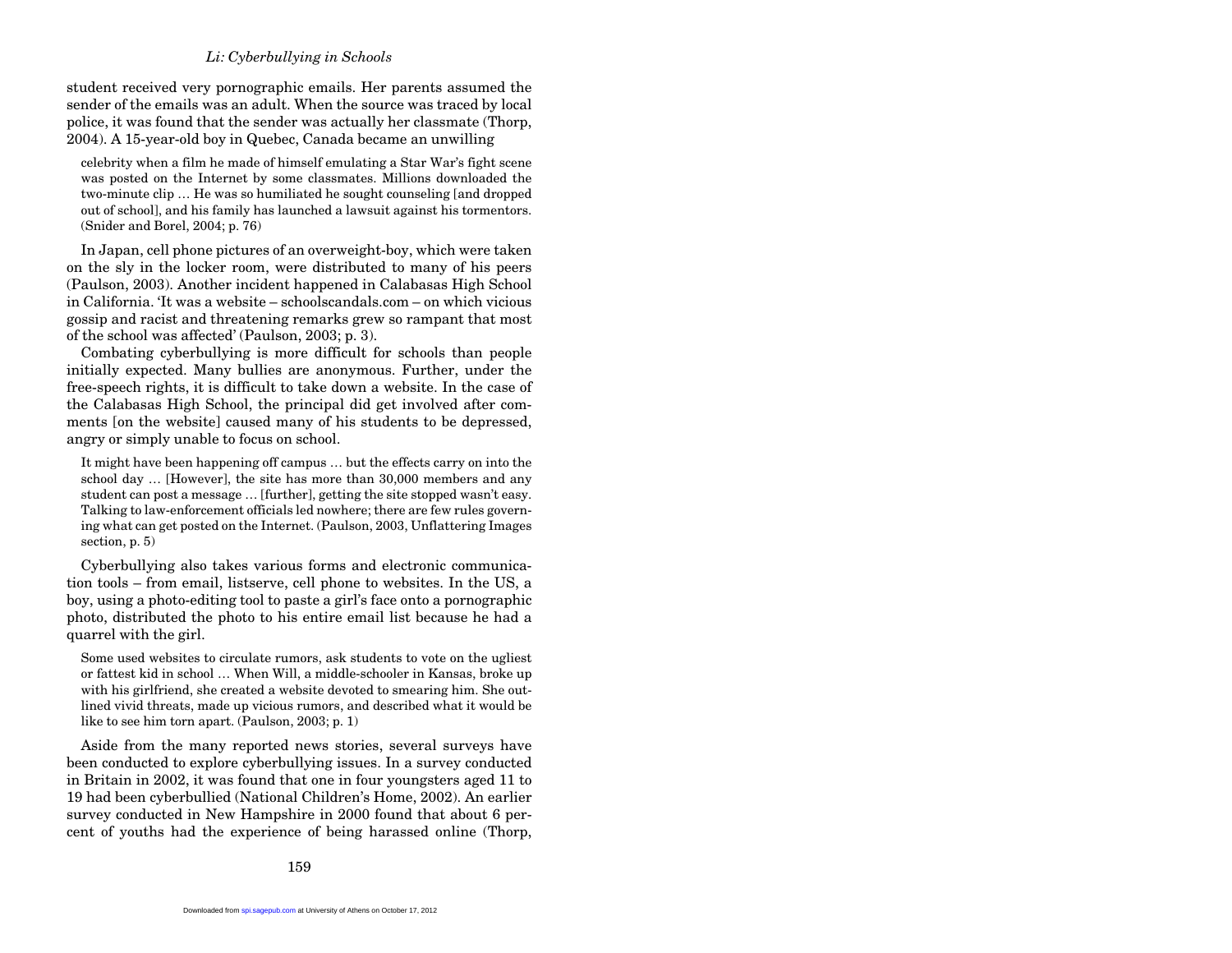2004). A survey conducted in Canada showed that one-quarter of young Canadian Internet users reported that they had experienced getting messages saying hateful things about others (Mnet, 2001).

Further, a more severe form of bullying – harassment – has also been found in cyberspace. In a small sample of developmentally delayed adolescents, Katz (2002) found that many adolescents experienced sexual harassment over the Internet. Other researchers (Spitzberg and Hoobler, 2002) reported that one-third of undergraduate students reported being stalked over the Internet. Text-based name calling, use of coarse language, profanity and personal attacks have been discovered in computer-mediated communication environments (Kiesler and Sproull, 1992; Thompsen, 1994).

In a survey to a females-only listserv, one-fifth of 500 subscribers reported that they had experienced online sexual harassment (Brail, 1994). This type of harassment or intimidation takes a variety of forms ranging from '"flaming" (overt attacks on a person) to highly sexual comments and visual pornography that dehumanize women' (Soukup, 1999; p. 169) and 'seduction under false pretences, electronic stalking, and virtual rape' (Herring, 1995; p. 8). For example, a textually enacted 'rape' was conducted on MOO in which a male user controlled two female players' characters to force the performance of sexually degrading actions on themselves (Dibbell, 1996). Another incident occurred in a support MUD for sexual abuse survivors in which a male enacted graphic sexual abuse to all participants (Reid, 1994). Anonymity inherited in many electronic communication modes 'not only fosters playful disinhibition but reduces social accountability, making it easier for users to engage in hostile, aggressive acts' (Herring, 2001, Synchronous CMC section; p. 7).

Two previous research studies in Canada have examined the extent and impact of cyberbullying (Beran and Li, 2005; Li, in press). They found that cyberbullying not only occurs in schools, but increasingly becomes a significant problem. About one in four adolescents are cybervictims and they experience various negative consequences, particularly anger and sadness. Over half of adolescents reported that they knew someone being cyberbullied. In addition, a close tie was identified amongst bullies, cyberbullies and their victims. That is, bullies, compared to non-bullies, tended to be cyberbullies; while bully victims in the physical world were also likely to be bully victims in cyberspace. Further, cyberbullies were more likely to be victims in cyberspace than those who did not cyberbully.

Abundant research studies (Borg, 1999; Boulton and Underwood, 1992; Olweus, 1991; Seals and Young, 2003) found that gender plays an important role in traditional forms of bullying. For example, males are more likely to be bullied than females (Eslea and Mukhtar, 2000;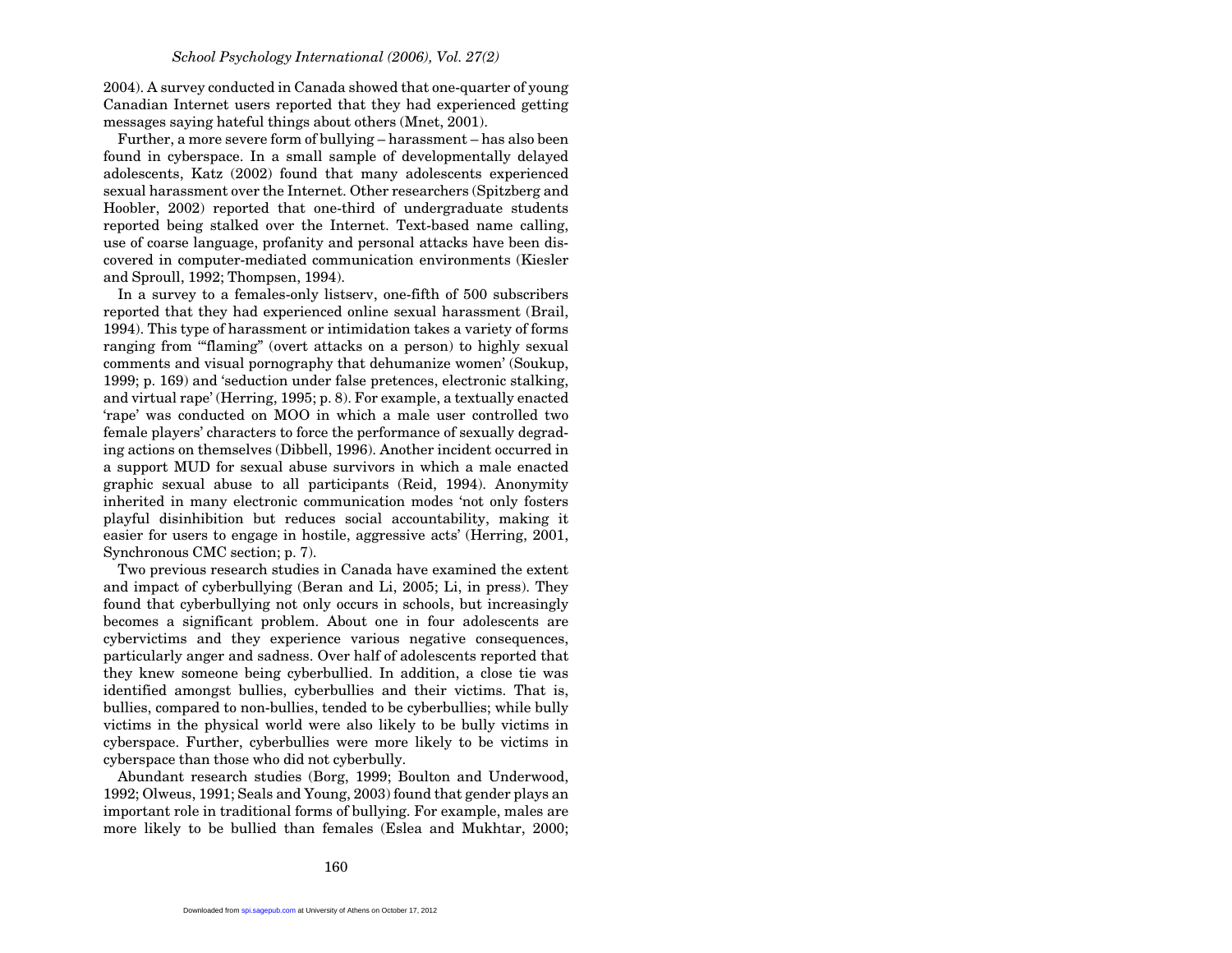Kumpulainen et al., 1999). They also self-reported bullying others at significantly higher rates than their female counterparts (Hoover and Olsen, 2001; Kumpulainen et al., 1998). Males with atypical genderrelated behaviours were at a much greater risk for peer assault than other young men. Also, females seen as less or more attractive than others were at the highest risk for harassment (Shakeshaft et al., 1995). In the study by Crick et al. (1999) gender differences with respect to bullying were found in preschoolers as young as 3- to 5 years-old. Their research indicates that males are significantly more physically victimized than females, while females were more relationally victimized. Both types of victims experienced bigger adjustment problems than did their counterparts. Similarly, Wiseman (2002) found that males use their fists and physical threats to bully others, but females' weapons are words and behind-the-scenes school bully manipulation. These gendered patterns identified in traditional bullying lead to the question: when moved to cyberspace, does gender also affect cyberbullying related issues?

As studies and reports reviewed above suggested, cyberbullying indeed occurs, yet it is unclear whether gender plays a role in cyberbullying. This study, therefore, examines the nature and extent of students' experience of cyberbullying focusing on gender effect. Junior high students were chosen because adolescence is a time when physical aggression increases in frequency and intensity; for this reason it has been labelled a 'brutalizing' period. Correspondingly, and perhaps as an antecedent, this period also witnesses a series of abrupt changes in the social lives of youngsters (Pellegrini and Bartini, 2000; p. 700).

The nature of new technology makes it possible for cyberbullying to occur more secretly, spread more rapidly and be easily preserved (e.g. cutting and paste messages). As this behaviour becomes recognized as a significant problem, researchers must provide information about its occurrence to inform and support educators and administrators. Considering that many Internet users are socially isolated (Mesch, 2001) and that some may even look for peer support on the Internet that incites them to act out in violence against their bullies (Beran and Li, 2005), victims of cyberbullying may be at risk for experiencing poor psycho-social adjustment. Thus to support the appropriate use of technology in schools, teachers and administrators must be knowledgeable about cyberbullying, and as a result, develop appropriate preventive and intervention strategies to ensure the safety of all students.

#### **Research questions**

This study was an exploration of the cyberbullying focusing on gender effects. The primary focus was on the examination of gender differences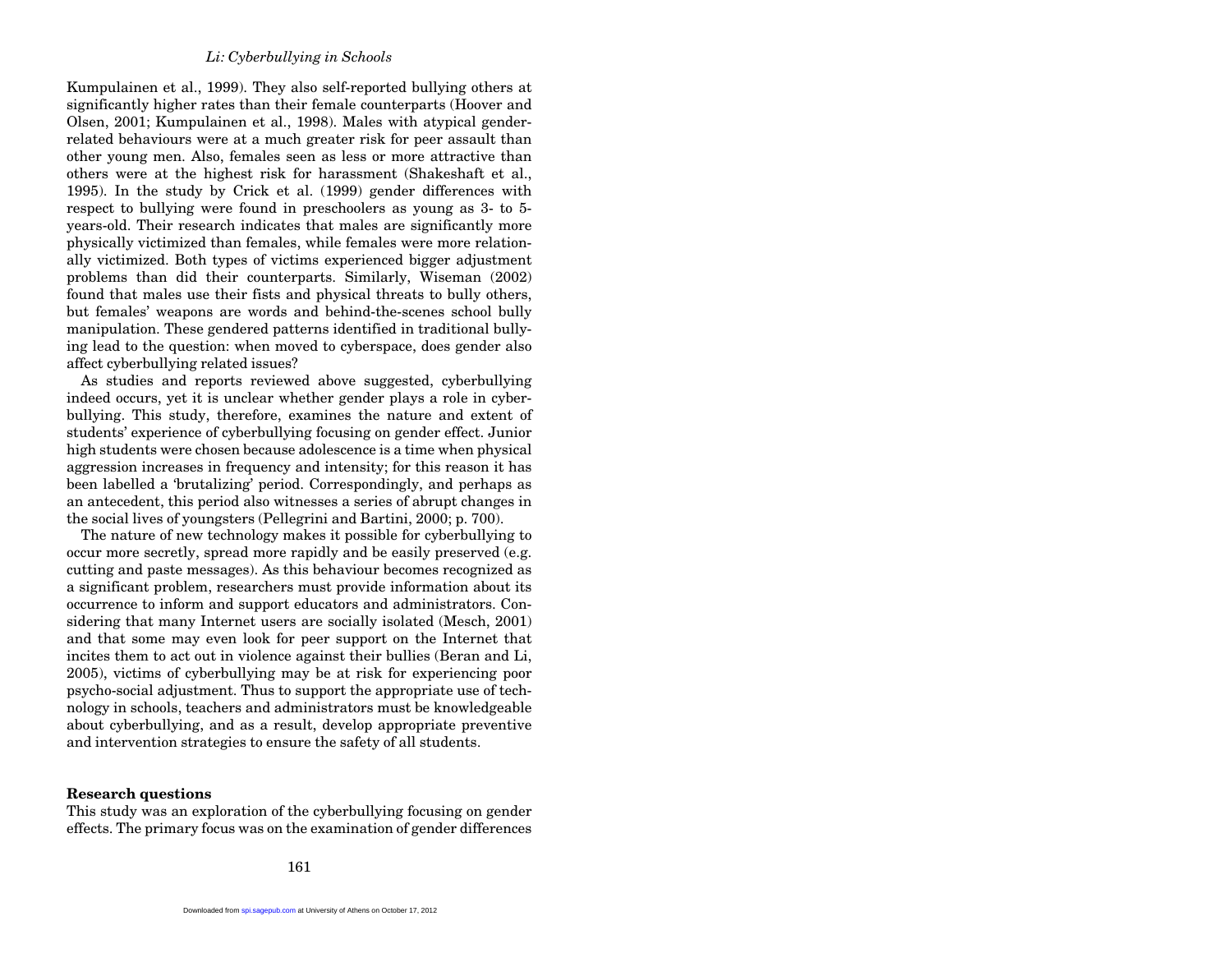in students' cyberbullying experiences. A secondary focus was on the investigation of male and female students' perception of school climates. Particularly, the following research questions guide this exploration:

- 1. Do male and female students have different experiences in relation to cyberbullying?
- 2. Are there gender differences in student beliefs about adults' prevention of cyberbullying?
- 3. When cyberbullying occurs, do male and female students behave differently in terms of informing adults?

## **Methods**

#### *Subject and instrument*

The subjects for this study were randomly selected from three middle schools in a large city in Canada. A total of 264 grade 7–9 students (130 males and 134 females) completed the questionnaire. Among them, only 5.8 percent were ESL students. Further, 75.4 percent of the students were white, 6.4 percent Asian, and about 18 percent were Black, Hispanic, Aboriginal or from other ethic groups (see Table 1 for details). Over half of the students reported above average school grades, while close to 40 percent of them reported average grades. Only a couple of the students reported below average grades.

| Ethnicity $(\%)$ |      |       | $Gender \, (\%)$ |      | Academic achievement $(\%)$ |         |                  |
|------------------|------|-------|------------------|------|-----------------------------|---------|------------------|
| White            | Asia | Other | М                | F    | Above<br>average            | Average | Below<br>average |
| 75.4             | 6.4  | 18 2  | 48.5             | 51.5 | 57.2                        | 39.4    | 1.9              |

**Table 1** *Demographics of the students* 

 $**n* = 264$ 

\*\*Total percentages may not add up to 100 due to missing values.

An anonymous survey adapted from previous research (Li, in press) was used which includes two major areas: students' demographic data and their experience related to cyberbullying. A total of 26 questions including the frequency of using computers were analysed to answer the research questions of this study (see Appendix 1 for details of the survey).

#### 162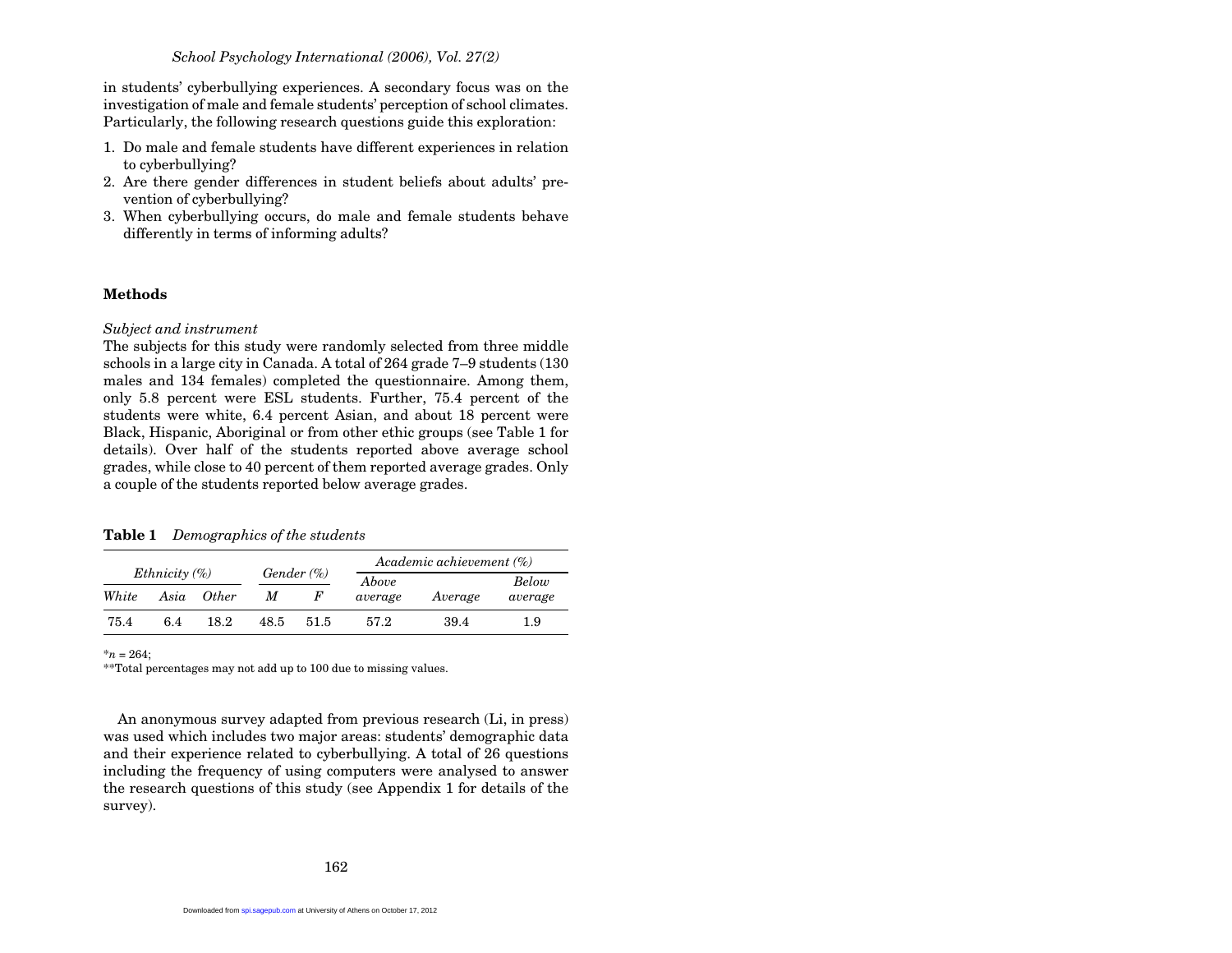#### *Analysis*

Both descriptive and inferential statistics were used to examine gender differences in junior high students' experience of cyberbullying. The statistical package SPSS (2004) was used to analyse data. Descriptive statistics were employed to provide background information such as the extent and frequencies of cyberbullying. Further, chi-square tests were used with an alpha level of 0.05 to examine possible gender differences.

#### **Results**

We first examined the extent to which students experience cyberbullying in order to gain a basic understanding of the issue. In addition to cyberbullying, students' experience of bullying was also investigated considering that adolescences' experience of bullying can inform our understanding of cyberbullying. Overall, close to half of the students were bully victims and about one in four students had been cyberbullied. Over 34 percent of the students had bullied others in the traditional form, and almost 17 percent had bullied others using electronic communication tools. In addition, 53.6 percent of the students reported that they knew someone being cyberbullied.

When male and female students' experiences were considering separately, it was found that over 22 percent of males and close to 12 percent of females were cyberbullies. However, 25 percent of males and 25.6 percent of females reported that they were cyberbullied. Table 2 provides details of male and female student reported experience.

| Male | Female |  |
|------|--------|--|
| 40.8 | 27.8   |  |
| 53.7 | 44.4   |  |
| 22.3 | 11.6   |  |
| 25.0 | 25.6   |  |
| 55.6 | 54.5   |  |
|      |        |  |

**Table 2** *Percentages of student experience of bullying and cyberbullying*

 $**n* = 256$ 

## *Do male and female adolescents have different cyberbullying experiences?*

There was no significant difference between the proportion of male and female adolescents who reported being bullied ( $χ² = (1, n = 256) = 3.50$ ,  $p = 0.17$ ) or cyberbullied ( $\chi^2 = (1, n = 257) = 0.011$ ,  $p = 0.91$ ). However,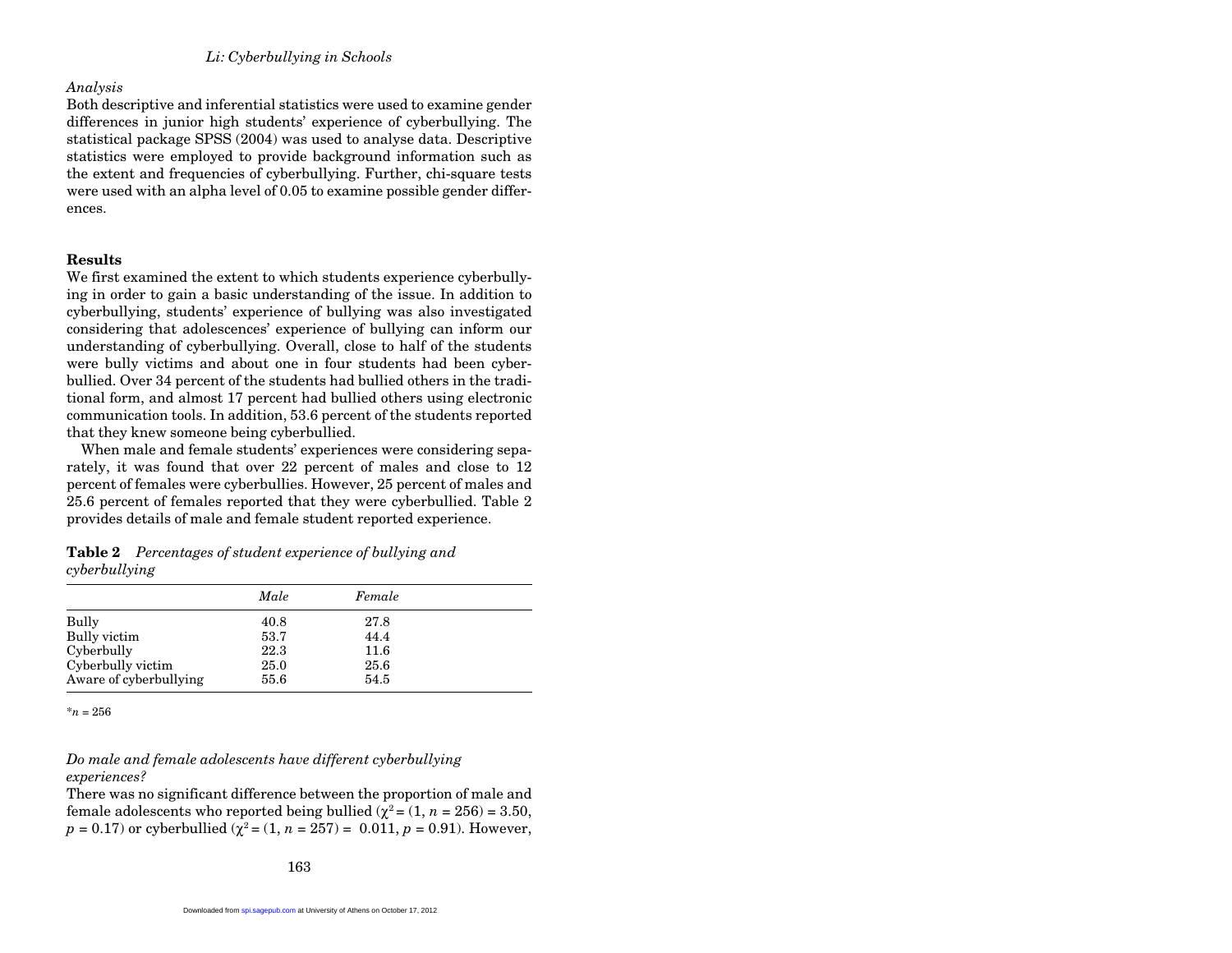males were more likely to bully  $(\chi^2 = (1, n = 258) = 4.83, p = 0.028)$ and cyberbully  $(\chi^2 = (1, n = 233) = 4.82, p = 0.021)$  others than were females.

#### *How often did cyberbullying occur?*

The answer to this question was grouped into two categories: one to three times and more than three times. Among the cybervictims, about 62 percent were cyberbullied one to three times and 37.8 percent were harassed more than three times. No significant gender difference was found in frequencies of cyberbullying victimization ( $\gamma^2 = (1, n = 82) =$ 2.02,  $p = 0.15$ ). Further, close to 55 percent of cyberbullies harassed others between one to three times and over 45 percent did it more than three times using electronic means. No significant gender difference was found in frequencies of cyberbullying  $(\chi^2 = (1, n = 53) = 1.37$ ,  $p = 0.24$ .

## *What were student beliefs about adults' prevention of cyberbullying in schools?*

Only 64.1 percent of the students believed that adults in schools tried to stop cyberbullying when informed. No significant gender difference was found in student beliefs about this adult involvement in stopping cyberbullying  $(\gamma^2 = (1, n = 231) = 1.24, p = 0.54)$ .

When cyberbullying occurred, who would tell adults, male or female students? The analysis showed that for the cybervictims, females were more likely to inform adults than males ( $\chi^2 = (1, n = 81) = 6.15$ ,  $p = 0.012$ . For the students who knew someone being cyberbullied, only 30.1 percent told adults but no gender difference was found  $(\chi^2 =$  $(1, n = 133) = 0.129, p = 0.72$ .

#### **Discussion**

This study explores a new and important issue related to cyberbullying. The preliminary analysis of a survey data collected from junior high students in Canada sheds light on this evolving issue.

The first important issue concerns the large extent of young adolescences' experience of bullying and cyberbullying. In this study, about half of the students reported that they had been bullied during school. This supports the view that bullying is a significant problem in schools (Hoover and Olsen, 2001). The researcher is puzzled by this much higher percentage of bully victims as compared to previous research results (Hoover and Olsen, 2001). Initially, the researcher thought that the students' social economic background may have been a major factor. The fact that about half of the students were from the school where there are mainly middle class residences indicates that merely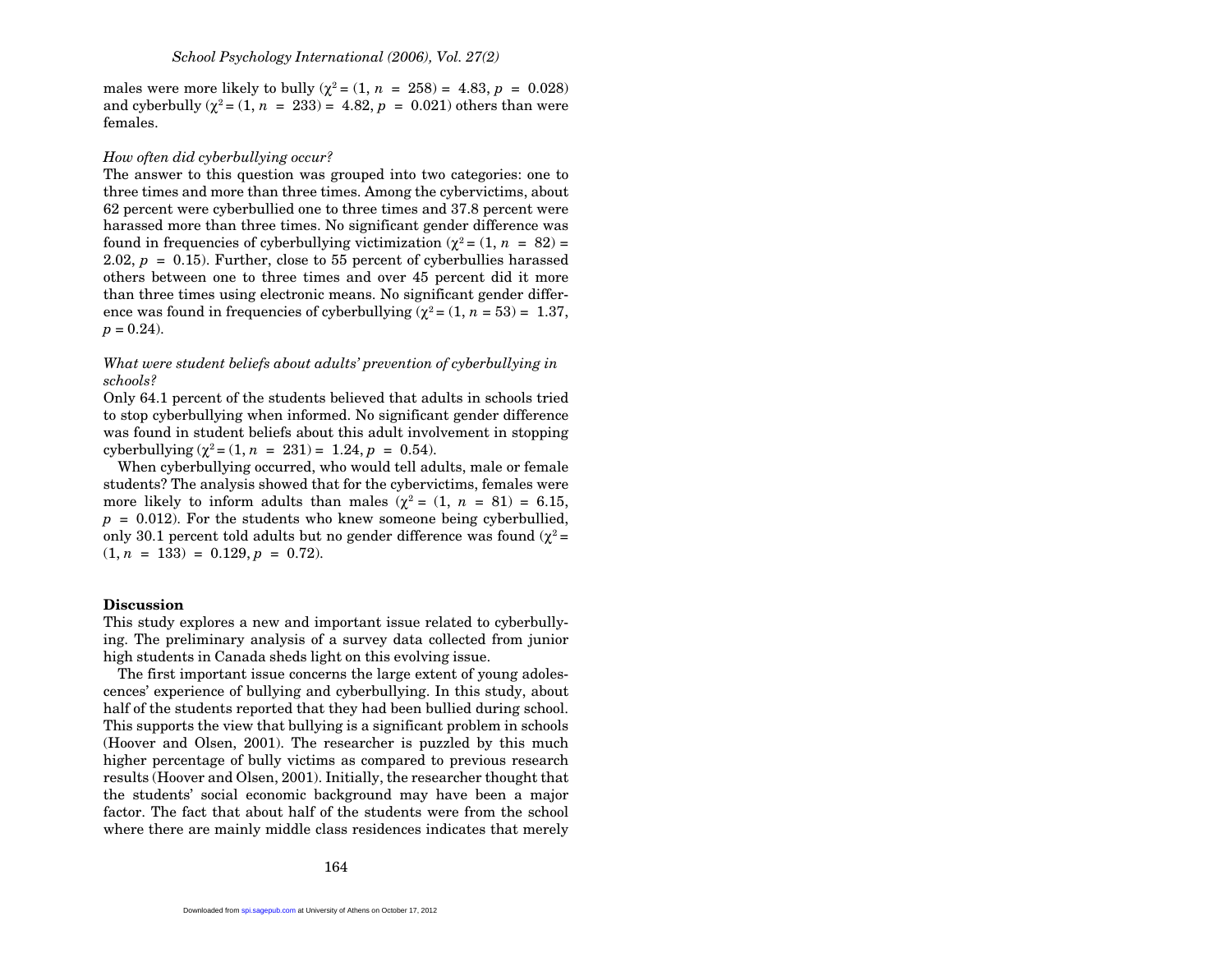considering SES cannot explain this phenomenon. One possible explanation is the school climate – that is, perhaps no effective official policy toward bullying or anti-bullying programs are adopted and followed in the schools (Pellegrini and Bartini, 2000). Another explanation may be that bullying is becoming increasingly severe in terms of the scope and the extent in large cities. Further research studies are necessary to examine this issue.

A second issue that deserves our serious consideration is the scope of cyberbullying in schools. Over half of the students knew someone who had been cyberbullied. Further, over a quarter of the students in this study experienced being cyberbullied, and one in six students had cyberbullied others. This is consistent with previous studies (Beran and Li, 2005) including a British survey conducted in 2002 which showed that 25 percent of children age 11–19 had been bullied or threatened via various electronic communication modes (National Children's Home, 2002). An earlier survey conducted in 2000 in New Hampshire found that only about 6 percent of teenagers had experienced being cyberbullied or threatened (Thorp, 2004). This suggests that cyberbullying may be on the rise and is becoming an increasingly critical issue of concern.

Third, when gender is considered, significant differences were identified in terms of bullying and cyberbullying. Although no gender difference was found in relation to victimization, males were more likely to be bullies and cyberbullies than their female counterparts. This is consistent with previous research (Borg, 1999; Boulton and Underwood, 1992) that females are less likely to bully than are males. It also suggests that cyberbullying and bullying follow a similar pattern in terms of male and female involvement. This result, however, contradicts the theory that females prefer to use electronic communication mediums such as chatrooms and email to bully others (Thorp, 2004).

Fourth, over a third of the cybervictims had been harassed more than three times and close to half of the cyberbullies had bullied others more than three times using electronic means. This rate of cyberbullying is similar to the frequency of experiencing traditional bullying reported in several studies (Bentley and Li, 1995; Farrington, 1991). One possible explanation is that bullies are also more likely to engage in cyberbully actions and there is a close relationship amongst bullying, cyberbullying and victimization (Li, in press), hence similar patterns are observed between bullying and cyberbullying.

Another issue worth noticing is the bystanders of cyberbullying. Previous research has demonstrated that up to 80 percent of regular bullying incidences are not reported to staff (Rigby and Slee, 1999). This study shows that, just like in the real world, the vast majority of the students who were cyberbullied or knew someone being cyberbullied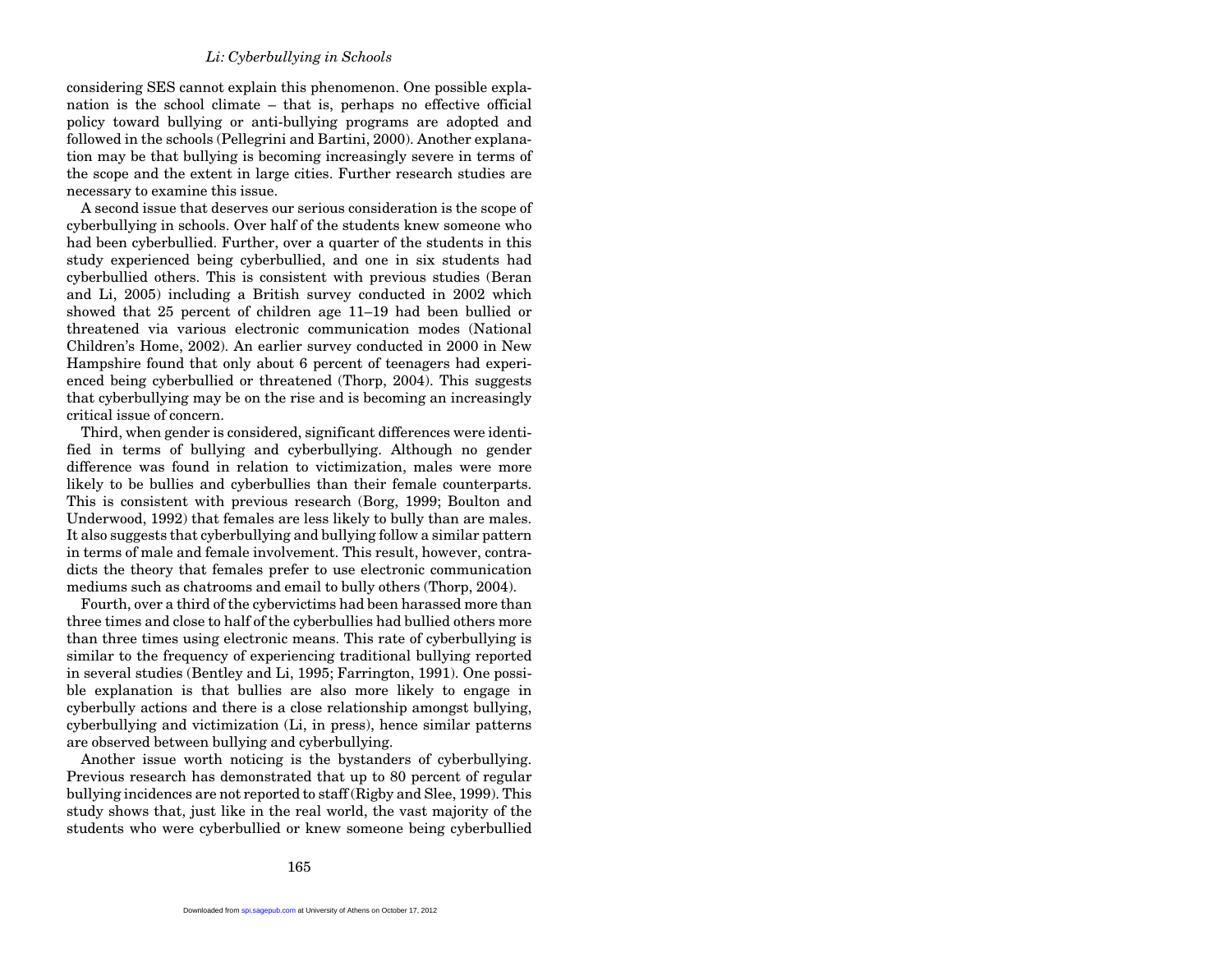chose to stay quiet rather than to inform adults. One possible explanation may be that many students, over one-third of the students in this sample, do not think that adults in schools tried to stop cyberbullying when informed. Because of this belief that adults in schools would not help, many students, feeling either scared or powerless, chose not to report cyberbullying instances. This supports the literature that adolescents' perceptions of their school environments relate to their bullying related behaviours (Pellegrini and Bartini, 2000). It highlights the importance of building, and further strengthening, a trusty relationship between students and school staff (including teachers, administrators and the like). Another explanation may be due to students' lack of appropriate strategies to deal with the problems.

As suggested by the data, most victims and bystanders do not report cyberbullying incidents. Female cybervictims, however, are more inclined to inform adults about the incidents than are male cybervictims. This is interesting and it may relate to the gender differences identified in conversational styles (Tannen, 1994). In her work, Tannen (1994) indicates that 'men are more likely to be aware that asking … for any kind of help, puts them in a one-down position' (p. 24). Therefore, males tend not to ask for help or inform others about their problems or troubles.

#### **Conclusion**

This study contributes to the extant literature on bullying in several conceptual areas. First, cyberbullying is a bullying problem occurring in a new territory. Few research studies have examined bullying issues in this new context. The astonishing high percent of adolescents who had experienced cyberbully tactics observed in this study suggests that cyberbullying is becoming an increasingly critical problem for schools and the whole society.

Second, in this article, bullying and cyberbullying are examined at 'a point where it had seldom been studied. Extant studies, for the most part, studied primary school children. The early adolescent period merits attention because it is a period, labelled a 'brutalizing period', where disruptions in social networks afford opportunities for peer victimization and aggression to establish peer status' (Pellegrini and Bartini, 2000; p. 700). Consistent with this, the results of this study showed that a high percentage of the students were involved in bullying or cyberbullying.

Third, bullying, cyberbullying and victimization are explored in this study considering the gender factor. This work examined for the first time the discrepancy between male and female adolescents' experience in relation to cyberbullying and victimization. It suggests that gender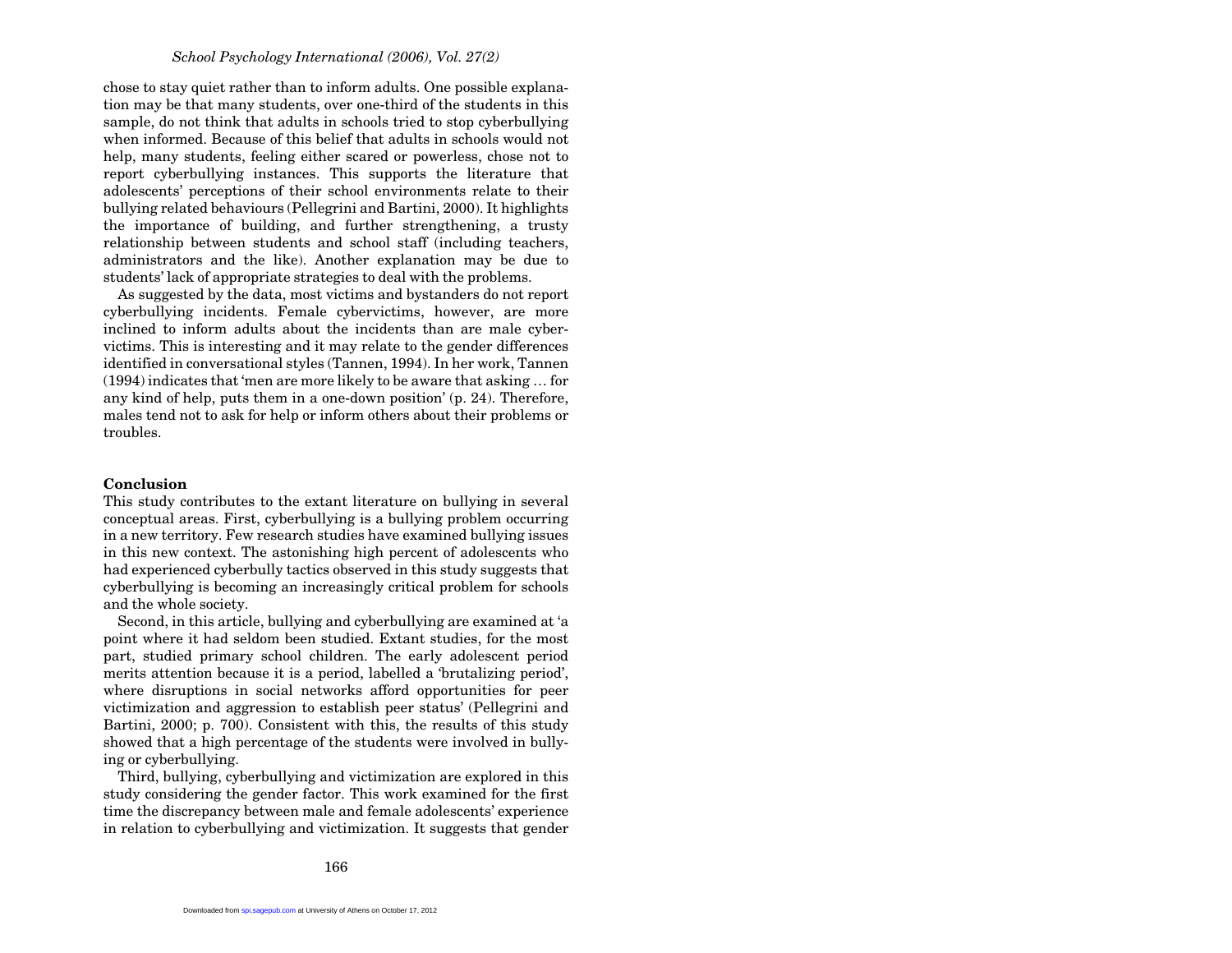plays a significant role in cyberbullying. The gender difference identified in this study underscores the importance of differentiated approaches for the research and possible intervention programs related to cyberbully issues.

Fourth, the vast majority of adolescents choosing to be quiet bystanders further stresses the importance of systematic education of safety strategies from an early age. Just like dealing with traditional bullying issues, educating bystanders may provide some key strategies in dealing more effectively with cyberbullying. Focusing more attention on bystanders has the potential power to prevent a significant amount of cyberbullying. The gender difference identified in this study that male victims are less likely to inform adults underscores the importance of awareness. If students all understand cyberbullying related issues, aware of the strategies for combatting cyberbullying (e.g. informing adults), and know their own styles and limits, it would be much easier to fight cyberbullying.

The education dealing with cyberbullying related issues should be a joint endeavour of schools, families, communities and the whole society. It supports the idea that our concern of the bully and cyberbully issue 'must be at many levels, not only for the individuals themselves, and their families, but also society at large' (Morrison, 2002).

Like any research study, this study has limitations. For example, the data were collected from an urban city; we need to be cautious when generalizing the findings to other regions. In addition, although junior high is the time when bullying peaks, it is also important to examine cyberbullying in other age levels including elementary and senior high schools. The information obtained can be used to provide a fuller picture of the cyberbullying issue.

#### **References**

- Bentley, K. M. and Li, A. (1995) 'Bully and Victim Problems in Elementary Schools and Students' Beliefs About Aggression', *Canadian Journal of School Psychology* 11: 153–65.
- Beran, T. and Li, Q. (2004) *Is Cyber-Harassment a Significant Problem? A Report On Children's Experiences*. Calgary: University of Calgary.
- Beran, T. and Li, Q. (2005) 'Cyber-Harassment: A New Method for an Old Behavior', *Journal of Educational Computing Research* 32(3): 265–77.
- Borg, M. G. (1999) 'The Extent and Nature of Bullying Among Primary and Secondary Schoolchildren', *Educational Research* 41(2): 137–53.
- Boulton, M. (1999) 'Concurrent and Longitudinal Relations Between Children's Playground Behavior and Social Preference, Victimization, and Bullying', *Child Development* 70: 944–54.
- Boulton, M. and Underwood, K. (1992) 'Bully/Victim Probems Among Middle School Children', *British Journal of Educational Psychology* 62: 73–87.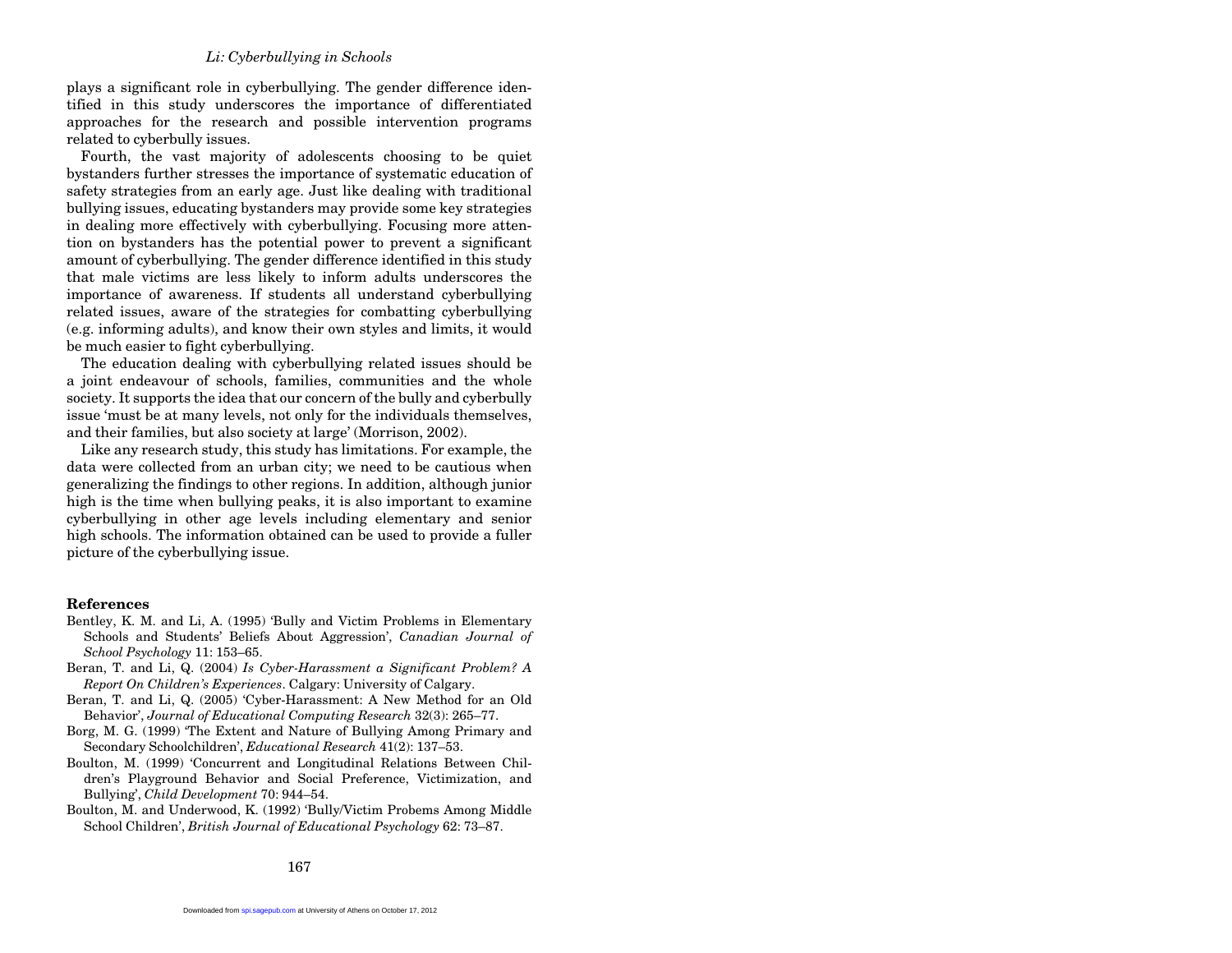Brail, S. (1994) 'Take Back The Net!', *On The Issues,* Winter: 40–42.

- Charach, A., Pepler, D. and Ziegler, S. (1995) 'Bullying At School: A Canadian Perspective', *Education Canada* 35: 12–18.
- Clarke, E. A. and Kiselica, M. S. (1997) 'A Systemic Counseling Approach to the Problem of Bullying', *Elementary School Guidance and Counseling* 31: 310–15.
- Crick, N., Casas, J. and Ku, H. (1999) 'Relational and Physical Forms of Peer Victimization in Preschool', *Developmental Psychology* 35(2): 376–85.
- Dedman, B. (2001) *Schools May Miss Mark on Preventing Violence*. Retrieved 16 October 2003 from http://www.suntimes.com/shoot/shoot16.html
- Dibbell, J. (1996) 'A Rape in Cyberspace, or How an Evil Clown, A Haitian Trickster Spirit, Two Wizards, and A Cast of Dozens Turned a Database Into A Society', in R. Kling (ed.) *Computerization and Controversy*, 2nd edn. New York: Academic Press.
- Eslea, M. and Mukhtar, K. (2000) 'Bullying and Racism Among Asian Schoolchildren in Britain', *Educational Research* 42(2): 207–17.
- Farrington, D. (1991) 'Childhood Aggression and Adult Violence: Early Precursors and Later-Life Outcomes', in D. Pepler and K. Rubin (eds) *The Development and Treatment of Children Aggression*, pp. 5–29. Hillsdale, NJ: Erlbaum.
- Herring, S. (1995) 'Freedom of Speech or Freedom of Harassment?', *The College*  $1(1): 8-9.$
- Herring, S. (2001) *Gender and Power in Online Communication*. Retrieved 5 September 2004 from http://www.slis.indiana.edu/CSI/WP/WP01-05B.html
- Hoover, J. and Juul, K. (1993) 'Bullying in Europe and the United States', *Journal of Emotional and Behavioral Problems* 2: 25–29.
- Hoover, J. and Olsen, G. (2001) *Teasing and Harassment: The Frames and Scripts Approach for Teachers and Parents.* Bloomington, IN: National Educational Service.
- Katz, D. (2002) *Preventing and Addressing: Sexual Harassment*: New York: Downslop Industries, Inc.
- Kiesler, and Sproull, L. (1992) 'Group Decision Making and Communication Technology. Special Issue: Group Decision Making', *Organizational Behavior and Human Decision Processes* 52: 96–123.
- Kumpulainen, K., Rasanen, E. and Henttonen, I. (1999) 'Children Involved in Bullying: Psychological Disturbance and The Persistence of The Involvement', *Child Abuse and Neglect: The International Journal* 23(12): 1253–62.
- Kumpulainen, K., Rasanen, E., Henttonen, I. and Almqvist, F. (1998) 'Bullying and Psychiatric Symptoms Among Elementary School-Age Children', *Child Abuse and Neglect: The International Journal* 22(7): 705–17.
- Li, Q. (in press) 'New Bottle But Old Wine: A Research on Cyberbullying in Schools', *Computers and Human Behavior*.
- Mesch, G. (2001) 'Social Relationships and Internet Use Among Adolescents in Israel', *Social Science Quarterly* 82(2): 329–39.
- Mnet. (2001) *Young Canadians in a Wired World-Mnet Survey* from http:// www.media-awareness.ca/english/special\_initiatives/surveys/index.cfm
- Morrison, B. (2002) 'Restorative Justice for Bullies and Victims in Schools: A Program That Fosters Responsible Citizenship', in *Australian Institute of*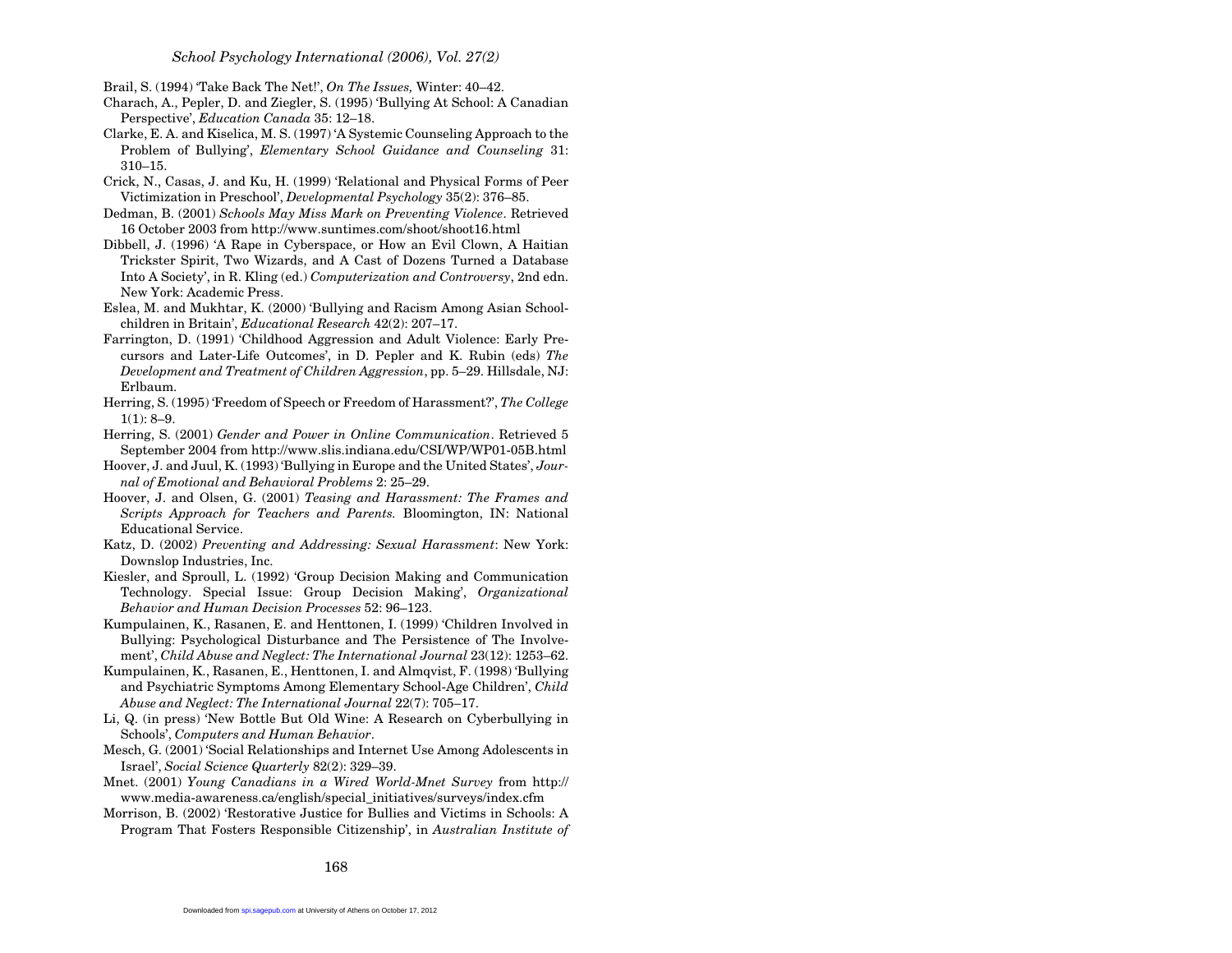*Criminology's Trends and Issues Series*: Canberra: Australian Institute of Criminology.

- National Center for Educational Statistics (1995) *Student Victimization in Schools*. Washington, DC: Hemisphere.
- National Children's Home (2002) *NCH 2002 Survey*. Retrieved on 15 July 2004 from http://www.nch.org.uk/itok/showquestion.asp?faq=9andfldAuto=145
- Nelson, M. (2003) *School Bullies Going High Tech*. Retrieved 14 July 2004 from http://www.canoe.ca/NewsStand/LondonFreePress/News/2003/09/02/17403 0.html
- Olweus, D. (1991) 'Bully/Victim Problems Among School Children: Basic Effects of A School Based Intervention Program', in D. Pepler and K. Rubin (eds) *The Development and Treatment of Childhood Aggression*, pp. 411–48. Hillsdale, NJ: Erlbaum.
- Paulson, A. (2003) *Internet Bullying*. Retrieved 15 July 2004 from http://www.csmonitor.com/2003/1230/p11s01-legn.htm
- Pellegrini, A. and Bartini, M. (2000) 'A Longitudinal Study of Bullying, Victimizatioin, and Peer Affiliation During The Transistion From Primary School To Middle School', *American Educational Research Journal* 37(3): 699–725.
- Reid, E. (1994) 'Cultural Formations in Text-Based Virtual Realities'. Unpublished Master's thesis, University of Melbourne, Melbourne.
- Rigby, K. and Slee, P. (1999) 'Suicidal Ideation Among Adolescent School Children, Involvement in Bully-Victim Problems, and Perceived Social Support', *Suicide and Life-Threatening Behavior* 29(2): 119–30.
- Seals, D. and Young, J. (2003) 'Bullying and Victimization: Prevalence and Relationship to Gender, Grade Level, Ethnicity, Self-Esteem, and Depression', *Adolescence* Winter.
- Shakeshaft, C., Barber, E., Hergenrother, M., Johnson, Y., Mandel, L. and Sawyer, J. (1995) 'Peer Harassment in Schools', *Journal For a Just and Caring Education* 1: 30–44.
- Snider, M. and Borel, K. (2004, May 19) 'Stalked by a Cyberbully', *Macleans* 117: 76–77.
- Soukup, C. (1999) 'The Gendered Interactional Patterns of Computer-Mediated Chatrooms: A Critical Ethnographic Study', *The Information Society* 15: 169–76.
- Spitzberg, B. and Hoobler, G. (2002) 'Cyberstalking and The Technologies of Interpersonal Terrorism', *New Media and Society* 4: 71–92.
- Tannen, D. (1994) *Talking from 9 to 5*. New York: Quill, Harper Collins Publishers.
- Thompsen, P. (1994) 'An Episode of Flaming: A Creative Narrative', *Etc.* 51: 51–72.
- Thorp, D. (2004) *Cyberbullies on The Prowl in Schoolyard*. Retrieved 15 July 2004 from http://australianit.news.com.au/articles/0,7204,9980900^15322 ^^nbv^15306,00.html
- Willard, N. (2004) *An Educator's Guide to Cyberbullying and Cyberthreats*. Retrieved 6 October 2005 from http://cyberbully.org/docs/cbcteducator.pdf
- Wiseman, R. (2002) *Queen Bees and Wannabees*. New York: Three Rivers Press.